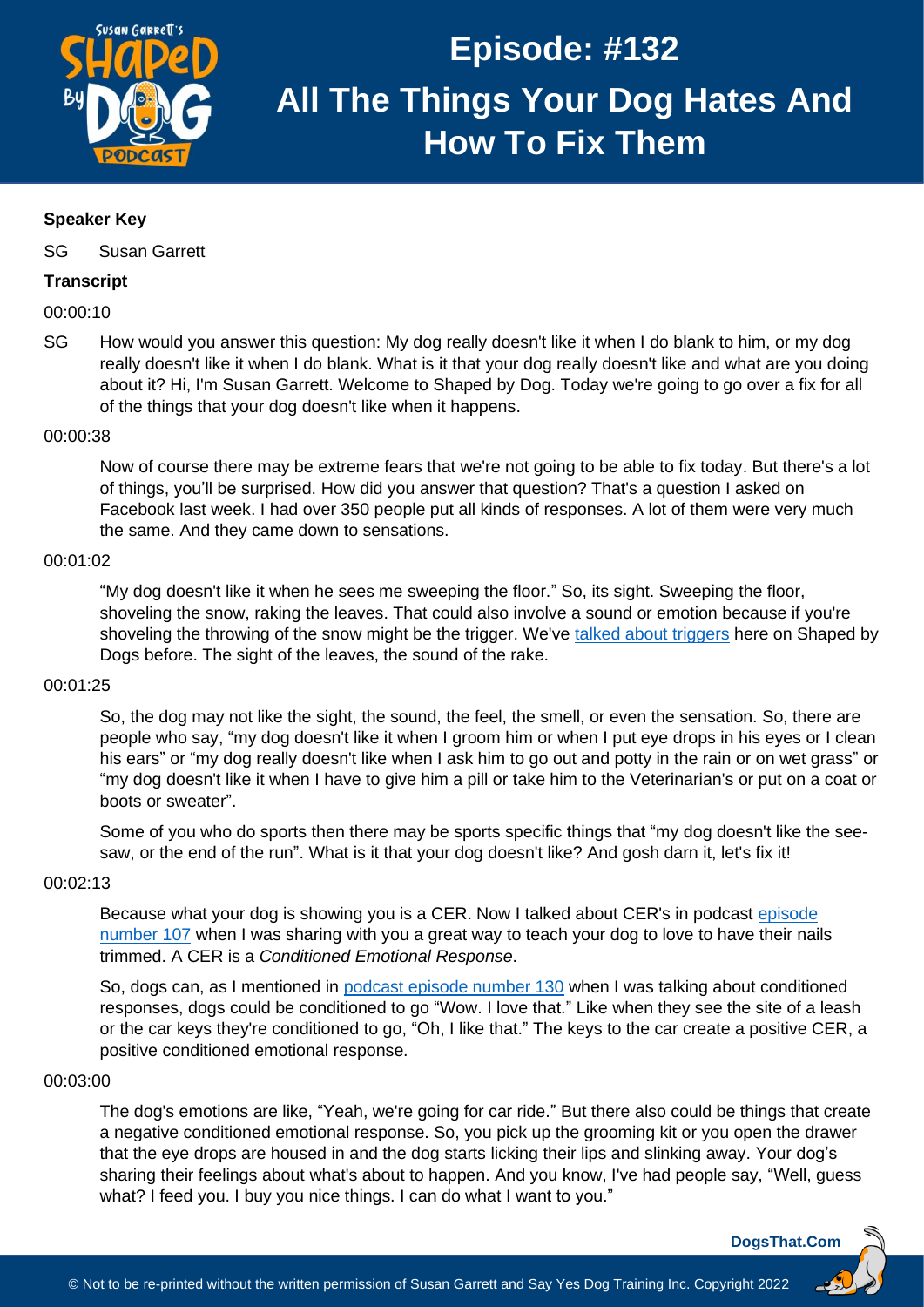

## 00:03:33

Now that's not a great way to have a relationship. I hope there is no one else in your life that you have that thought with. "I feed you. I buy you nice things. I can do what I want to you."

Really, that's just not cool. And I personally think that if there's any animal that you feel that way about that it's going to have an impact on other relationships you have in your life.

#### 00:04:01

Potentially if you are a leader at work and you have people who you deem as below you and you may not feed them, you may not buy them nice things, but you have power and therefore they must submit to you. In an era of our life which is I think a pretty grand era to be in, other than the obvious pandemic thing, an era where the consciousness of the world is awakening to being kinder to people.

#### 00:04:30

Maybe other than that pandemic thing. As a generation, as a community in the world, we are awakening to being kinder to children and parenting more positively.

And the same goes for all relationships.

So, when our dog says, "Yeah, I don't, I, I don't like, I don't like what you're thinking of doing right now." then that's an opportunity for us to say, "I can be a better trainer for you." "I can turn this around." "I can listen to [Susan Garrett's Shaped by Dog podcasts,](https://dogsthat.com/podcast-all-episodes/) and I can figure out how to turn a negative emotional response into a positive emotional response at the very, very least."

### 00:05:13

What we can do is turn it into a meaningless one. Meaning there is no emotional response. It's not good, it's not bad. It's like when the vacuum is turned on around here. To most of my dogs it's meaningless.

Swagger, he gets excited, little excited. He starts barking and bouncing up and down with a toy in his mouth occasionally.

Nothing like some of my past dogs were, but there are a lot of dogs that their dog owners who answered this question on social media, anything electronic.

It started with the vacuum, it transferred to the hairdryer and the blender and anything that's electronic that makes a noise.

#### 00:05:53

Maybe has an action. Remember some of these triggers are sights, sounds, smells, sensation, like some dogs who don't like going in the car it could be a vibration, it could be the stimulus of the environment going by and there's so many things.

But what we have to do is first of all is try to take your big behavior of 'what is it your dog doesn't like?'

### 00:06:16

Getting a pill? I don't know, getting their teeth brushed? And let's break it down into, 'is it the sight, the smell, is it the sensation? Is it you restraining them?' A lot of dogs don't like being held.

And guess what, if your dog goes to a Veterinarian, very good chance they're going to be restrained. So that's another thing to put on your training list.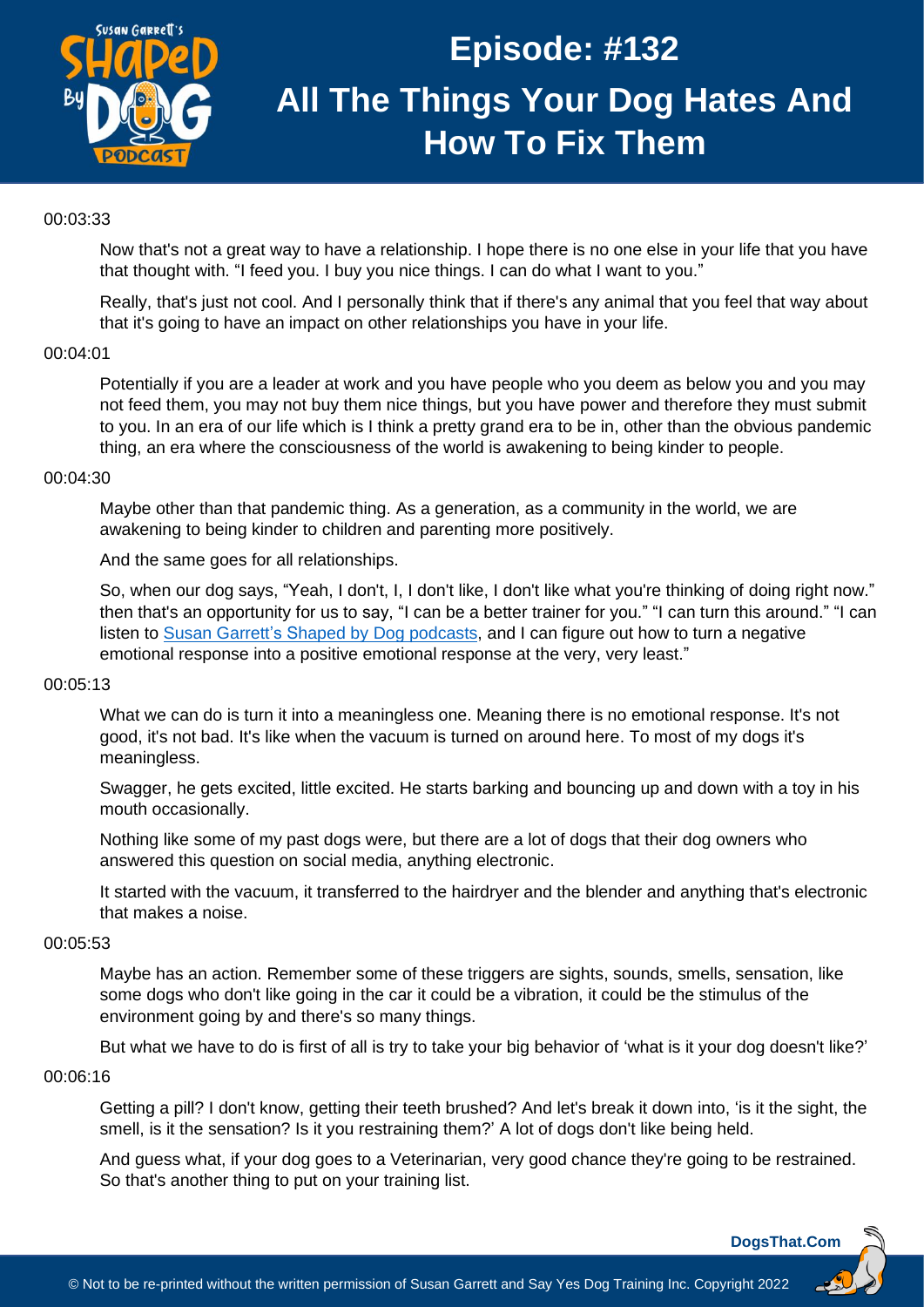

## 00:06:41

Just for fun. Let's teach our dog to accept being held for a procedure. There's a story, it's a true story. Back when I was in university, I heard about a Drill at the San Diego Zoo and his name was Loon. And Loon was diabetic, but it wasn't the kind of genetic. His diabetes was something that wasn't passed on to his offspring. And he was a kind of Drill that was on the endangered species list.

The problem was he was diabetic and every day they had to give them insulin and they had to take blood from him.

## 00:07:15

And so, they went about it the way unfortunately, a lot of people go about things with their dogs. They say, "I feed you. I buy you nice things. I can do whatever I want to you." And so, they used a press to press them into a corner and forcefully take whatever they wanted.

And these Drills they're pretty ... I don't mean like a \*drill sound\* drill, I mean like a \*monkey sound\* Drill, right? … they're strong animals. And when you get an animal angry, they get even stronger.

### 00:07:46

And eventually it was becoming dangerous for people to use a crowd gate to try and corner him to do these procedures on him. And lo and behold, they decided to use what I spoke about in [episode 106,](https://dogsthat.com/podcast/106/) consent. They got Loon to play along. "Hey, it's not a big deal." They cut a hole in his cage. They welded a sleeve to the hole and with a peg on the end of the sleeve.

### 00:08:14

And so, what they taught Loon to do was to reach, put his hand in the sleeve and grab the peg. Guess what that did? It made his vein pop up. And so, they shaped him, gradually conditioned him to be okay with the prick of the needle.

They gradually conditioned him to be okay with them drawing blood and lo and behold it became something that instead of being a negative conditioned emotional response, it was a positive one.

#### 00:08:39

"Oh, I get to give blood." And because it meant something positive for Loon. And so that's what we're going to do with your dogs. And so, the first thing that you need to do, you might not always be able to do this, but you need to try to isolate what it is that has the dog worried.

### 00:08:59

Is it the smell, maybe it's some lotion that you're opening up? Is it the sight? Is it the sensation? Is it being restrained?

So, you're going to look at all of the behaviors your dog doesn't like and say what is the one that is lowering his quality of life the most. And or what is the one that makes it the most difficult for us to live in the same environment?

#### 00:09:26

Because we want the dog to have a great life, but we want you to have a great life too. So, prioritize the behaviors because your dog may have more than one of these that you have to start to work on.

And when I say work, guys it's going to be fun. You're just looking for opportunities to create good experiences for your dog.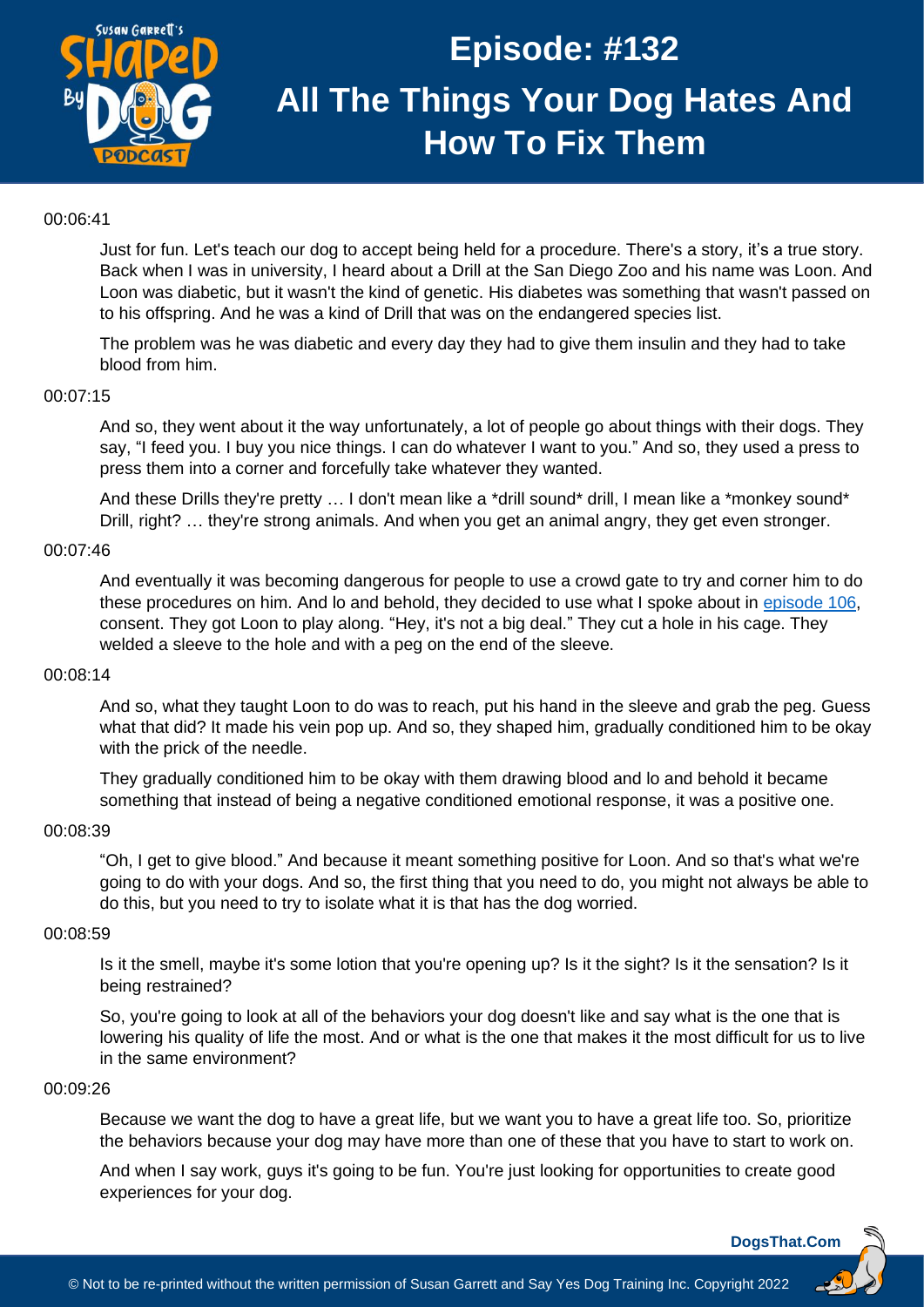

## 00:09:45

So, what you're going to do is you're going to isolate let's say it's the eyedrops. I have to give my dog these eyedrops. It's super important but you know it takes three of us and we have to hold him down and he fights, and he screams.

So, the first thing we're going to do is we're going to create a CER to where you're holding these eyedrops. So, if it's a certain drawer I would actually move it. It'd be easier than trying to reprogram an old one. Let's just move it to a different drawer or a different location, a shelf, it's in a bag.

Go to [episode number 107](https://dogsthat.com/podcast/107/) where I shared how to create a CER to different tools that you use for grooming or for nail trimming.

### 00:10:28

You're going to do the exact same thing with your eyedrops. So now the dog sees the eyedrops and they go, "Oh. Yeah, I like that. What's going to happen with these eyedrops? I really like them."

Meanwhile you're going to create a position that your dog can say, "I'm okay with what's going on." So, for example every day all of my dogs get 1-TDC squirted onto their gums.

### 00:10:55

So, the position of consent I call the 'game on position' for me putting the 1-TDC on their gums is I ask them to put their paws up on a low table. And if they hold their paws up, they're saying you have consent to lift my lip.

If when I lift their lip, they hold their head still they're saying you have consent to squeeze that yummy stuff into my mouth.

### 00:11:21

I don't know if it's yummy, I've never tasted it, but I'm assuming so. And you know, at first my dogs didn't like this and so I had to work this in stages and I'm going to share with you what that looks like. And then at the end of that I give them a treat.

So, let's say for eye drops or ear drops, maybe having the dog standing with their head be bopping all over might make it more difficult for you.

#### 00:11:45

So, for a situation like that I would teach my dog to rest their head on a chair or a footstool. And so as long as their head is on the footstool, they're saying to you "You have consent to carry on because I see that this is a good thing." You're getting buy-in from the dog. You're going to say "why do I have to get buy-in?"

### 00:12:10

Because you love them, and you want them to have this great life.

I still get a kick every morning. Seeing my dogs hit their 1-TDC and go, "Yeah, it's my turn." "No, no, no. I want to go first." "No, it's my turn." Wouldn't you much rather have that?

The time that you're going to have to invest doing these steps that I'm going to suggest yes, it might take you a while. It might even take you several weeks or maybe longer.

But it's an investment into the many, many years of the rest of your dog's life.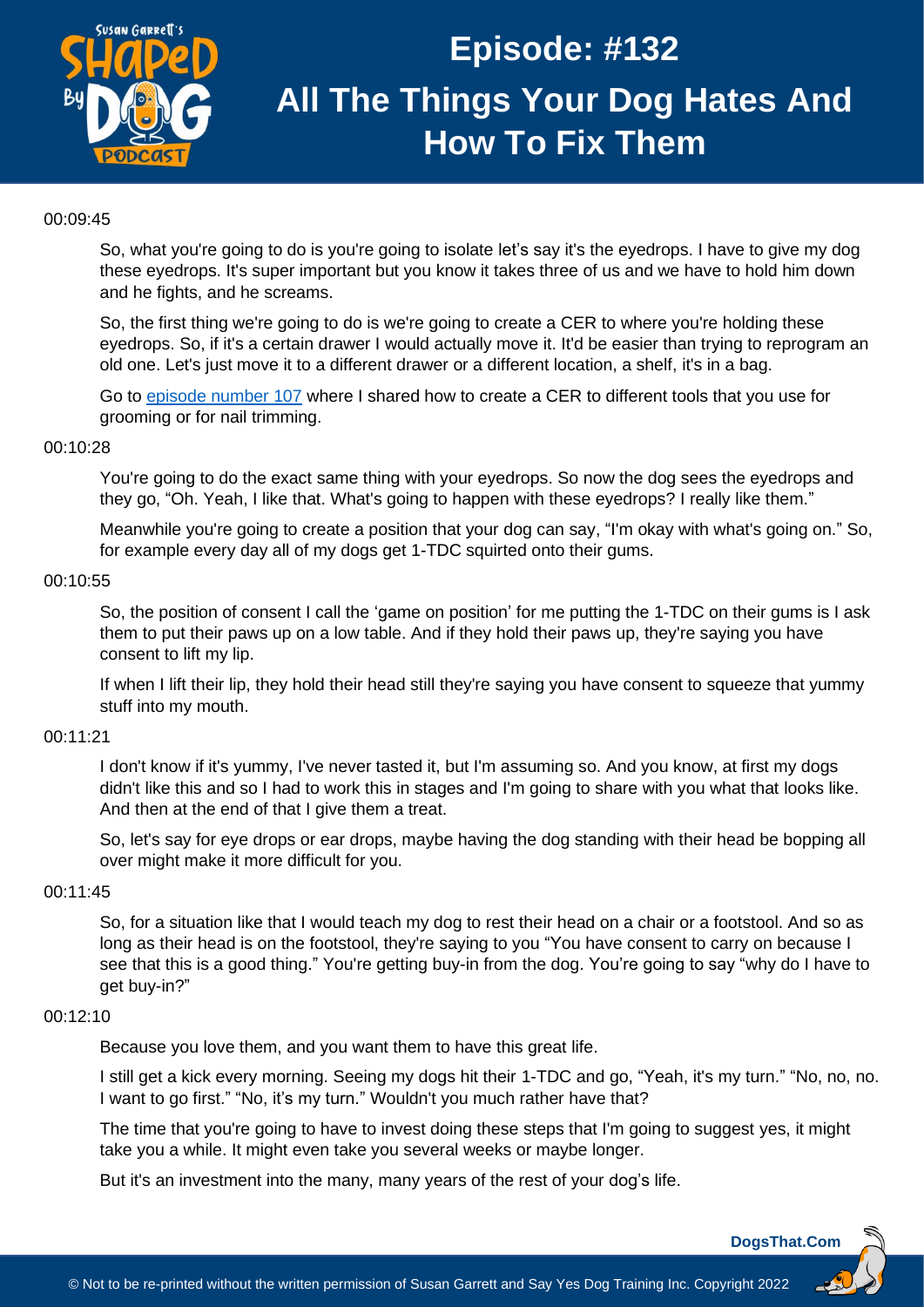

## 00:12:38

So, we want to create a positive emotional response for all of the things that we're going to be doing. For restraining, for putting on a sweater, for putting on a coat. So, you're going to break these things down into small layers. So first off, I might use a [Hand Touch](https://youtu.be/UUrzaXmFO2g) and I've got a video. If you're watching this on YouTube, I'll put a link here on a video that where I'm teaching you how to teach a Hand Touch. If you're listening, I'm gonna [put it in the show notes](https://youtu.be/UUrzaXmFO2g) for you. So come on over to the show notes and I'm going to have some links in there for you.

## 00:13:10

So, we're going to teach our dog how to do a Hand Touch. And we might just put the Hand Touch above something sturdy like the thing that I use is a built-in bench. And my dogs, and I put a dirty dog doormat on the built-in bench, so their paws don't slide, and they don't get afraid. So, I just get them to Hand Touch, put your paws up, get a cookie, get lost. Next dog, paws up, get a cookie, get off. So, I'm building it up in stages. And so, every day I'll do a Hand Touch and then when I see that they're ready, I'll just say, "paws up, hand touch". They put their paws up. I give them a cookie. Tell them to get lost. Another dog's turn.

## 00:13:43

You can do this several times a day and they're going to be like, "it's fun". Eventually you're just going to say, "paws up". Boom, they're going to be there. And then while they have their paws up you might just touch them on their face. And if you think that might not even bother them, touch their neck, just give them a stroke and eventually you want to be able to touch them all over before you get that cookie. Or maybe give them one cookie and another touch, one more cookie and eventually lift up that lip. Then you're going to be able to introduce a toothbrush.

### 00:14:08

One step at a time, right? And for those dogs that we're working on, we need your chin to be rested so that we can do eyedrops. You're gonna work at the dog coming in, putting their chin down, shaping that behavior. I like to shape it on the ground first, just shaping their head right on the ground, teach the word 'head down' and then use my paw… my paw? This is a hand that has five fingers in it though.

### 00:14:33

I like to use my hand to put their head over the footstool or a chair. Just tell them you know, that creates the target and tells them "Head down". Boom. They do it. Start feeding it and give them a release. All that we want is for them to have a duration hold with their head down.

### 00:14:51

Feed, feed, feed, release. You need Its YerChoice too. I'll put a [link to that one](https://recallers.com/iycsummit-join/) as well. Because as the food's coming in, they're going to want to lift their head off. Their head off means game's over. So, if their head comes off then yeah you can say search and throw the cookie off, but they don't get the chance to earn more cookies.

### 00:15:08

If they keep the head down, you can just keep giving them bon-bons while they're standing there. So that's what we want. And eventually as the dog says, "I'm good with this." you can then touch the eye, put the eyedrops in front of them. Well, that's always meant good things because you've already spent some time conditioning the sight of that. Give them cookies.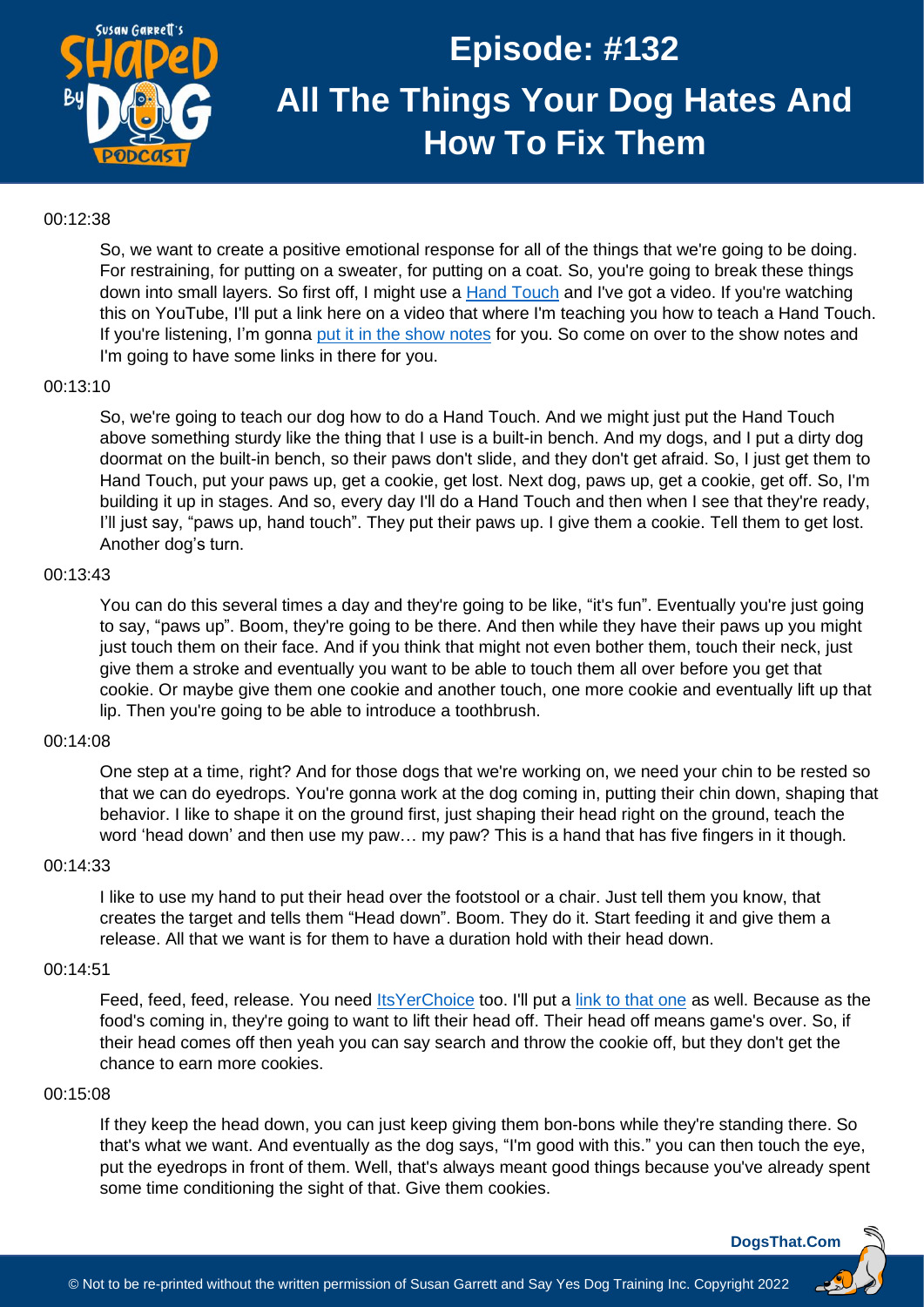

## 00:15:29

Touch the bottle to their face, give them cookies. Maybe touch your finger right around their eyelids, give them cookies. I might even take a dropper of water because we don't know that eyedrops may have a taste because they do go down the back of their throat. But get them used to just water in their eyes first and one drop, release, big party, many cookies.

## 00:15:49

So, whatever it is that your dog is saying, "No. Thank you." number one, I ask that you respect that your dog is saying, "No, thank you" and say, "Well, this is important. We have to get it done. So how can I use the things that Susan talked about?

Create steps that create positive events for my dog, so they want to buy-in, that leads them to loving these things that they're currently afraid of." So, when the dog sees the toenail trimmers, go to [episode](https://dogsthat.com/podcast/107/)  [number 107,](https://dogsthat.com/podcast/107/) because I pretty much you know, step that all out.

Dogs shouldn't be afraid of seeing any grooming tools.

## 00:16:29

So, whatever it is, and if it's a sports specific thing, you just have to be patient with the dogs. Allow them to give you their feedback. And when they're saying, "I'm not comfortable", that 'I'm not comfortable' might come in the form of them leaving you or sniffing or running off or getting the zoomies. It's all feedback.

You just have to be open to be Shaped by Dog. I'll see you next time.

## **Hand Targets and ItsYerChoice:**

[Learn to train a Hand Target in "3 Easy Tricks Every Dog Should Know"](https://youtu.be/UUrzaXmFO2g)

[Learn how to play the ItsYerChoice \(IYC\) Game](https://recallers.com/iycsummit-join/)

### **Resources:**

[Podcast Episode 112: Stressed Dog? How Trigger Stacking Might Be Putting Your Dog Over Threshold](https://dogsthat.com/podcast/112/)

[Loon \(Drill Monkey\):](https://en.wikipedia.org/wiki/Loon_(monkey)) Wikipedia

[Podcast Episode 107: Pedicure Please: 3 Steps To Dog Nail Trimming Or Grooming Success At Home!](https://dogsthat.com/podcast/107/)

[Podcast Episode 130: Conditioned Responses: The Magic Every New Puppy \(And Dog\) Owner Must Know](https://dogsthat.com/podcast/130/)  [About](https://dogsthat.com/podcast/130/)

[Podcast Episode 106: Consent In Dog Training: The Misuse, Misunderstanding And Misapplication](https://dogsthat.com/podcast/106/) [1-TDC Supplement](https://wsow.expert/dogsthatUse1TDC)